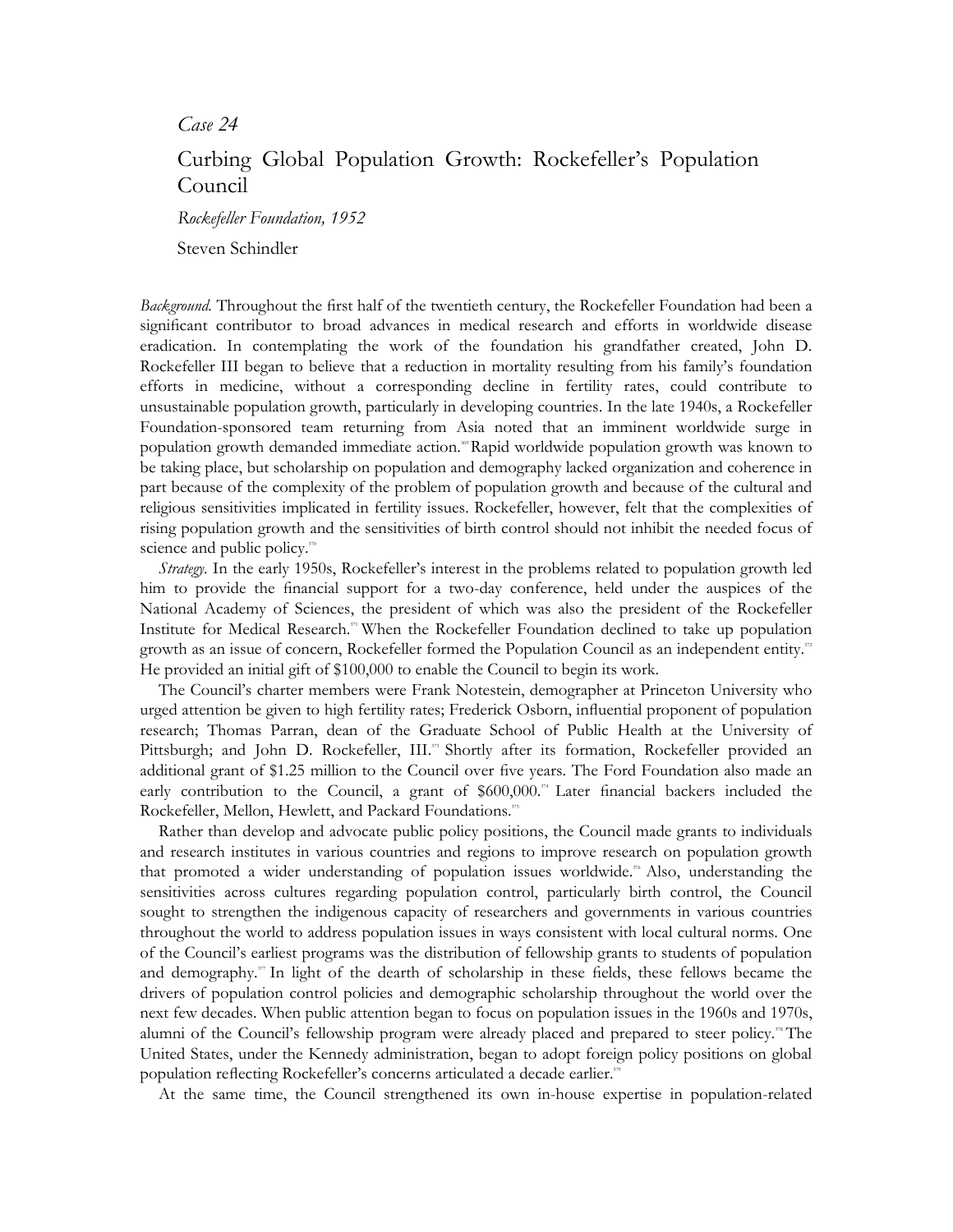science and policy issues. Because of the Council's early leadership on population issues, it became a source of crucial guidance to the United Nations as it began to take on responsibility for such issues around the world. After helping to fund the UN's first World Population Conference in 1954, the Council assisted the UN in establishing the first regional centers for demographic training and research in India, Chile, and Egypt.<sup>380</sup>

*Impact.* In the culturally sensitive field of birth control development and research, the Council played a significant role in the development, testing, establishment of local development, and distribution of the intrauterine device (IUD). Physicians had already begun developing IUDs thirty years before the Population Council became involved, but the Council helped to coordinate international efforts to develop a safe and effective IUD.<sup>381</sup> In 1962, the Council organized an international conference in New York for scientists to report on their usage of various forms of IUDs. Over the next two years, the Council made research grants in excess of \$2 million to support IUD development. An innovation in the Council's approach to IUD development was the large-scale statistical monitoring and analysis of data regarding the IUD's safety and effectiveness from different physicians using the IUD with Council grants.<sup>382</sup>

In 1969, the U.S. Office of Economic Opportunity granted the Council \$2 million to support family planning for poor women in the United States.<sup>38</sup> The following year, responding to a report issued by a panel chaired by John D. Rockefeller III, the United Nations transformed its capacity to respond to countries requesting assistance in reducing rapid population growth.<sup>84</sup>

Since its founding, the Council has pioneered research and enhanced understanding in numerous arenas of population growth, including demographic research and tracking, contraception use, family planning service delivery, and AIDS tracking and prevention.<sup>88</sup> During the time of the Population Council's operation, rates of population growth have begun to slow, and fertility rates are falling, particularly in the developing world. Total fertility rates in developing countries have declined from 6.0 per woman in 1965 to 3.2 in 2000.<sup>36</sup>

## **Notes**

- 369. Steven W. Sinding, "The Great Population Debates: How Relevant Are They for the 21st Century?" *American Journal of Public Health*, Vol. 90, No. 12 (December 2000), 1841.
- 370. "About the Population Council: History," *Population Council*, http://www.popcouncil.org/about/history.html, February 2005.
- 371. *The Population Council: A Chronicle of the First Twenty-Five Years, 1952–1977* (New York: Population Council, 1978), 12–13.
- 372. Michael S. Teitelbaum, "The Population Threat," *Foreign Affairs*, Vol. 71, No. 5 (Winter 1992), 63.
- 373. *The Population Council: A Chronicle*, 14.
- 374.Ibid., 23.
- 375. "About the Population Council: Highlights in Council History," *Population Council*, http://www.popcouncil.org/about/timeline.html.
- 376. "About the Population Council: History," *Population Council*, http://www.popcouncil.org/about/history.html, February 2005.
- 377. *The Population Council: A Chronicle*, 25–26.
- 378.Ibid., 27.
- 379. Teitelbaum, "The Population Threat," 63.
- 380. *The Population Council: A Chronicle*, 28.
- 381.Ibid., 60–62.
- 382.Ibid., 62.
- 383. About the Population Council: Highlights in Council History," *Population Council*, http://www.popcouncil.org/about/timeline.html.
- 384. Kathleen Teltsch, "U.N. Officials See Birth-Control Project as Important Step Forward," *New York Times*, 3/11/1970, 8.